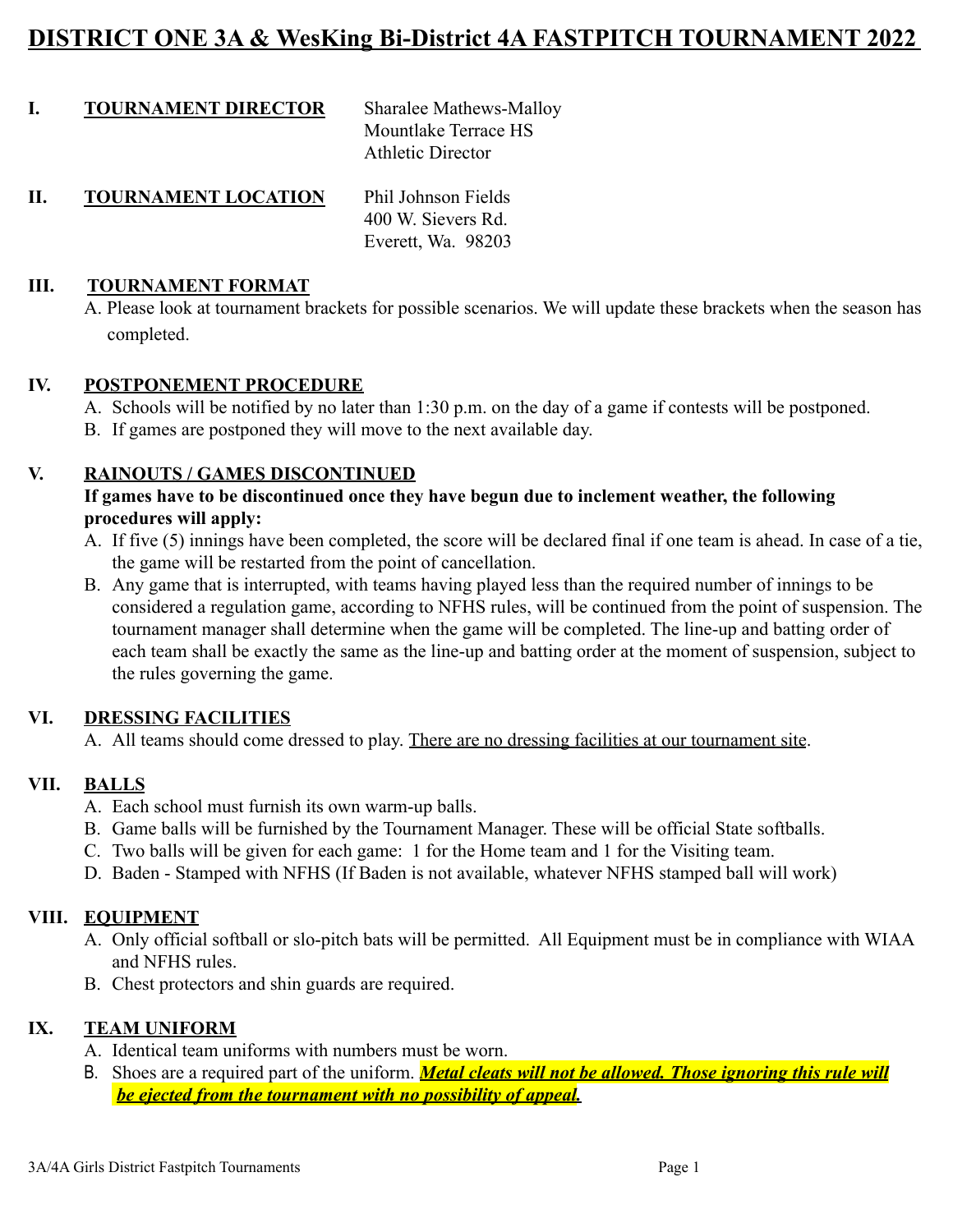## **X. UMPIRES / GAME COMMITTEE**

A. Umpires will be scheduled for all games by SCSUAW.

B. Two umpires will be scheduled per game. Three or four umpires may be provided for the championship game.

C. There will be an UIC for the 3A and the 4A tournament (Ron Bryant and Steve Anderson).

D**. The Games Committee will consist of the following people: UIC (SCSUAW), David Rose (Retired Coach), Scottie Williams (Retired Coach), and Beth Venderveen (Mukilteo SD Athletic Director).**

## **XI**. **COACHES MEETING**

A. **There will be a short coaches meeting in the Tower before teams' first games.**

B. **Monday, May 16th: 4A Coaches Games 1 and 2 - Meeting at 3:00 p.m. 4A Coaches Games 3, 4, 5 and 6 - Meeting at 5:00 p.m.**

C. **Tuesday, May 17th: 3A Games 5, 6, 7 and 8 - Meeting at 3:00 p.m. 3A Games 9, 10, 11, and 12 - Meeting at 5:00 p.m.**

## **XII**. **PRE-GAME WARM-UP / INFIELD PRACTICE**

- A. With limited space for pre-game hitting, please look at hitting at your own field before departing for Phil Johnson.
- B. Infield practice will be allowed only prior to the first game of the day.
	- a. The HOME team will take their infield practice for the first 10-minute period.
	- b. The VISITING team will take their infield practice for the 10-minute period following the home team.
- C. Batting practice will be allowed only with Soft Toss and Whipple balls.
- D. **For the 4A Bi-district Tournament:** On May 16th, teams playing at 6:00 pm need to share the two open fields (#3  $\&$  #4) to warm up.

## **XIII**. **OFFICIAL SCORE / SCOREBOARD**

- A. The official scorer shall be the HOME team scorer.
- B. **HOME teams MUST provide a scoreboard runner for each game.**
- C. **Scoreboards will be run from the Tower.**

## **XIV. PROTESTS**

- A. Protests concerning rule violations must be resolved on the spot by the Games Committee.
- B. The committee's decision will be final.

## **XV. GAME LENGTHS**

All games are seven (7) innings and must be played to completion; except when the game is called due to inclement weather or by run rule.

## **RUN RULE**

The ten-run rule will be in effect after five (5) innings have been played.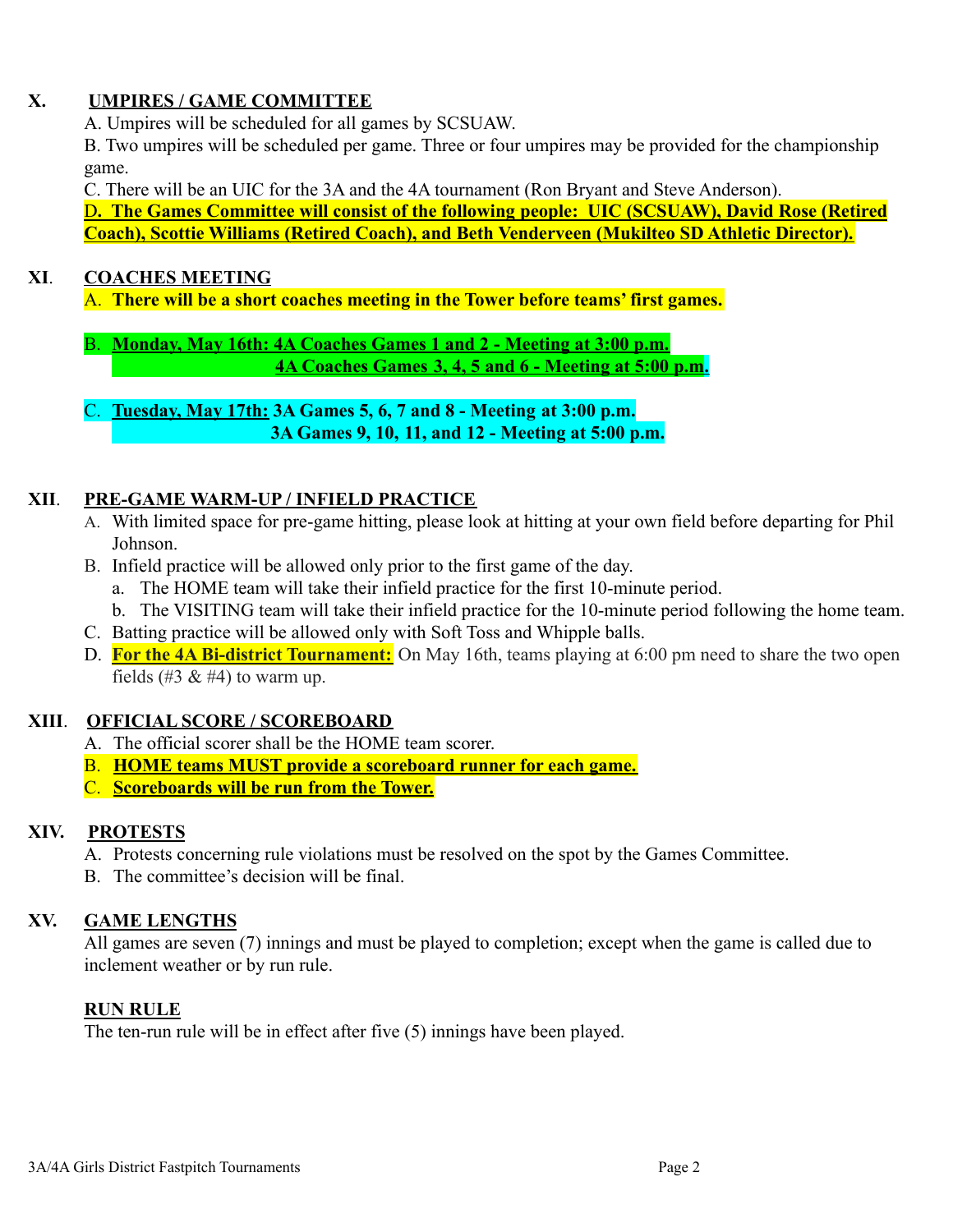#### **TIE-BREAKER PROCEDURE**

In case of a Tie game at the end of eight (8) innings the following NFHS tie-breaker procedure will be followed: "Beginning with the ninth (9) inning, each half-inning begins by placing the batter who made the final out the previous inning on second base. That runner is the player in the batting order who precedes the lead-off batter in that inning. Then the game proceeds a full inning or until a winner is determined in that inning.

#### **XVI. GROUND RULES**

Ground rules will be reviewed by the umpires before the start of each game.

#### **XVII. HOME TEAM**

- A. Higher seed is the Home Team. If equal seeds, head to head competition during the regular season league counter game (crossover game) will determine the Home team.
- B. The Home Team will use the 3rd base bench.

#### **XVIII**. **ROSTERS / TEAM BENCH**

- A. The team bench is limited to players, managers, scorekeepers and coaches as authorized by the school.
- B. **Rosters are limited to 20 players and five (5) bench personnel. WIAA still has a waiver in place which allows roster changes between rounds. This means changes on rosters can be made between each day of the tournament.**

#### **XIX. ADMISSION PRICES**

- A. Admission fees will be \$7.00 for adults, \$5.00 for students with ASB cards, children (K-8) and senior citizens.
- B. Students must be in possession of a **valid school ID Card** with an ASB sticker to receive discounted price.
- C. Parking lots are located on both ends of the ballpark. There will be Ticket Sellers on both ends of the park.

#### **XX**. **GENERAL INFORMATION**

- A. Event Supervisor Passes, District Lifetime passes, WIAA and Coaches Association Passes will be accepted.
- B. A trainer will be onsite 45 minutes before the  $1<sup>st</sup>$  game. You must bring your own supplies for taping.

#### **XXI: TICKETS**

- A. Admission will be charged on all days of the tournament. Prices set by District 1 & 2 Board
- B. Tickets can be bought on site: CASH or CHECK ONLY
- C. **Online Tickets can be purchased on:**
	- **● <https://gofan.co/app/school/WA86277> Or Scan the QR Code**

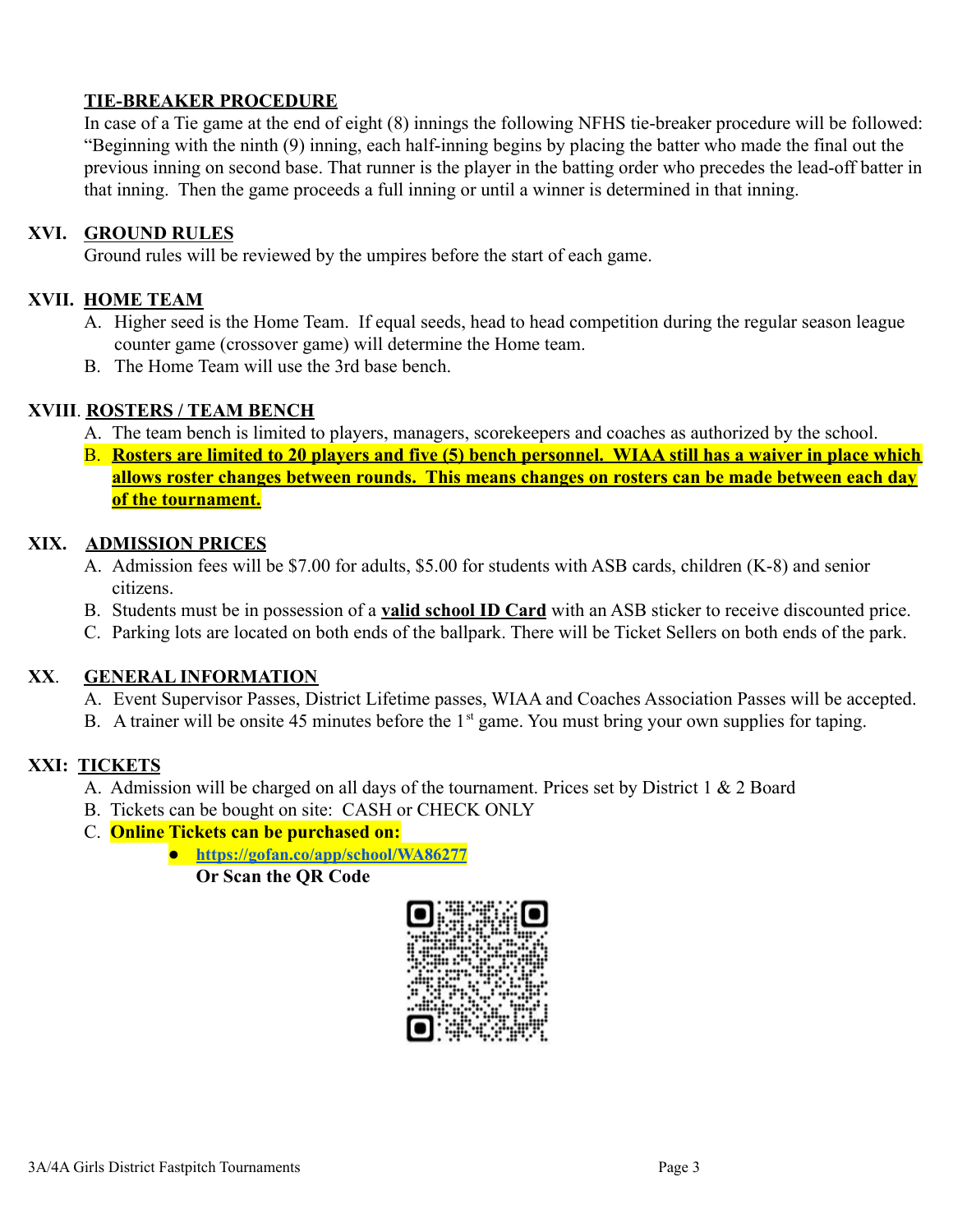D**.** Please take a moment to make sure your students, parents and fans know that once they have paid and entered the park, **no refunds** will be given regardless of weather or circumstances out of the control of the Tournament Direct.

### **XXII**. **PASS LISTS**

- A. **Pass List Entrance: Located by the MAIN parking lot.**
- B. Rosters/Pass Lists must include scorekeepers, coaches, managers and trainers.
- C. **Changes to Pass Lists may only be made on site by School Administrators or Athletic Directors, or you may also email Sharalee Mathews-Malloy with any changes: [mathewsmalloys997@edmonds.wednet.edu](mailto:mathewsmalloys997@edmonds.wednet.edu)**
- D. **Final team Pass Lists/Rosters will be pulled from WPA by 11:00am each day of the tournament.**

#### **XXIII**.**PARKING**

- A. Public Parking: FREE
- B. **Buses: Drop off athletes/coaches in main parking lot, then park on the street (main road) as there isn't enough room in the parking lot for buses to park.**

#### **XXIV: AWARDS**

A. A first place trophy will be awarded at the conclusion of each tournament.

#### **COACHES: IF YOU HAPPEN TO BE ONE OF THE QUALIFYING TEAMS, PLEASE CONTACT ME AND MAKE SURE WE HAVE COACHES, SCHOOL & ADMINISTRATOR PHONE NUMBERS IN CASE OF INCLEMENT WEATHER.**

THANK YOU!!!

Sharalee Mathews-Malloy [mathewsmalloys997@edmonds.wednet.edu](mailto:mathewsmalloys997@edmonds.wednet.edu) 425-431-5693

# **BELOW ARE THE 3A / 4A TOURNAMENT SCHEDULES!!!**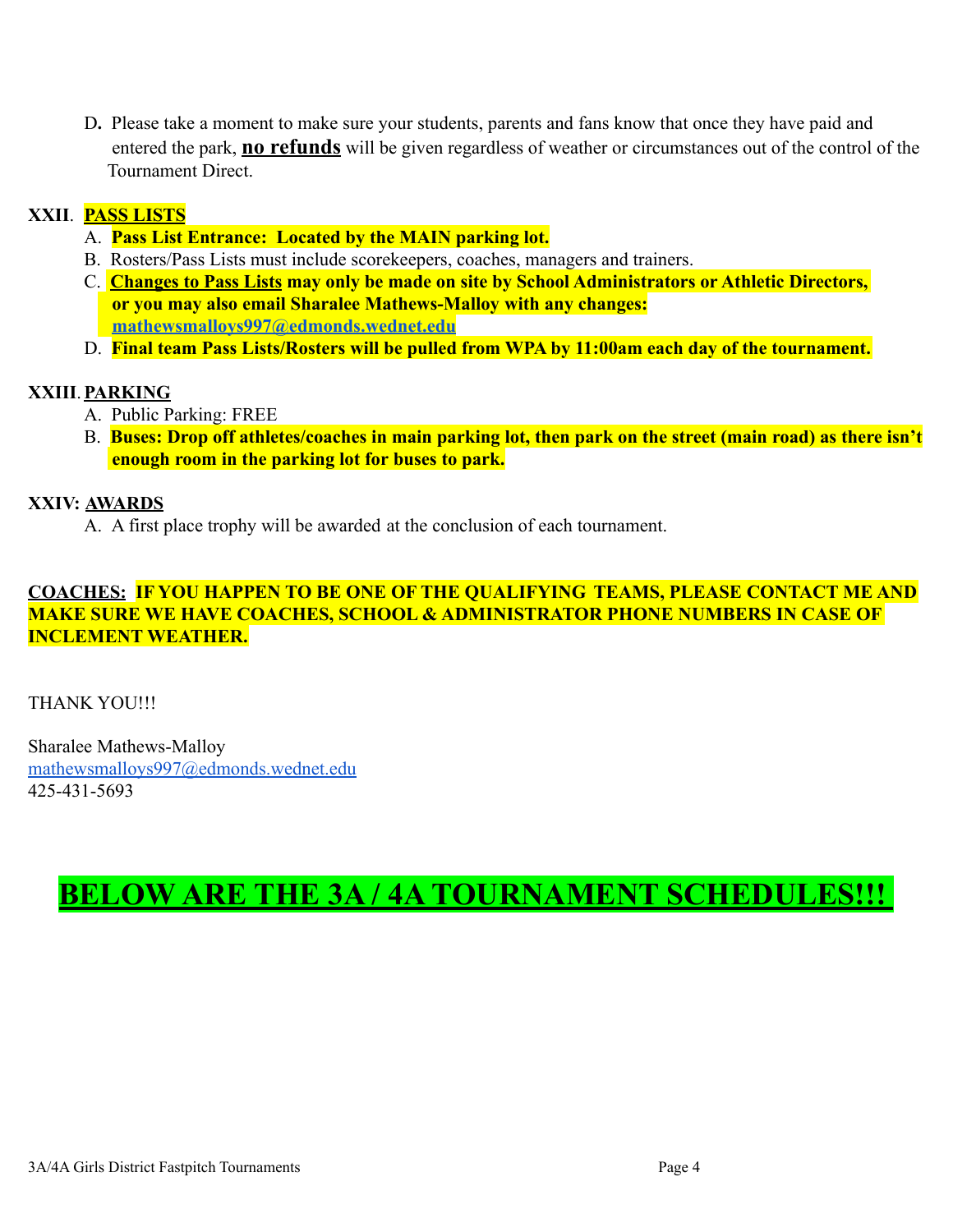## **3A District Fastpitch Tournament Schedule**

## **Friday, May 13:**

| Game | <b>Time/Location</b>         | <b>Opponents</b>     | <b>Winner</b> | <u>Loser</u> |
|------|------------------------------|----------------------|---------------|--------------|
| #1   | $4:00$ pm / Field #1         | Seed 11 $(a)$ Seed 6 | to $#5$       | out          |
| #2   | $4:00 \text{ pm}$ / Field #2 | Seed 10 @ Seed 7     | to #6         | out          |
| #3   | $4:00$ pm / Field #3         | Seed 12 $(a)$ Seed 5 | to $#7$       | out          |
| #4   | $4:00$ pm / Field #4         | Seed 9 $(a)$ Seed 8  | to $#8$       | out          |

## **Tuesday, May 17:**

| Game  | <b>Time/Location</b>   | <b>Opponents</b>             | <b>Winner</b> | <b>Loser</b> |
|-------|------------------------|------------------------------|---------------|--------------|
| #5    | $4:00$ pm / Field #1   | Winner #1 $\omega$ Seed #3   | to $\#11$     | to $#9$      |
| # $6$ | $4:00$ pm / Field #2   | Winner #2 $\omega$ Seed 2    | to $\#11$     | to $#9$      |
| #7    | $4:00$ pm / Field #3   | Winner #3 $\omega$ Seed 4    | to $\#12$     | to $#10$     |
| #8    | $4:00$ pm / Field $#4$ | Winner #4 $@$ Seed 1         | to $#12$      | to $#10$     |
| #9    | $6:00$ pm / Field #1   | Loser #5 $\omega$ Loser #6   | to $\#13$     | out          |
| #10   | $6:00$ pm / Field #2   | Loser #7 $\omega$ Loser #8   | to $#14$      | out          |
| #11   | $6:00$ pm / Field #3   | Winner #5 $\omega$ Winner #6 | to $\#16$     | to $#14$     |
| #12   | $6:00$ pm / Field #4   | Winner #7 $\omega$ Winner #8 | to $\#16$     | to $\#13$    |

## **Thursday, May 19:**

| Game | <b>Time/Location</b> | <b>Opponents</b>               | Winner                | <u>Loser</u>          |
|------|----------------------|--------------------------------|-----------------------|-----------------------|
| #13  | $4:00$ pm / Field #1 | Winner #9 $\omega$ Loser #12   | $3rd$ Place           | to $\#15$             |
| #14  | $4:00$ pm / Field #2 | Winner #10 $\omega$ Loser #11  | $3rd$ Place           | to $\#15$             |
| #15  | $6:00$ pm / Field #3 | Loser #13 @ Loser #14          | $5th$ Place           | out                   |
| #16  | $6:00$ pm / Field #4 | Winner #11 $\omega$ Winner #12 | 1 <sup>st</sup> Place | 2 <sup>nd</sup> Place |